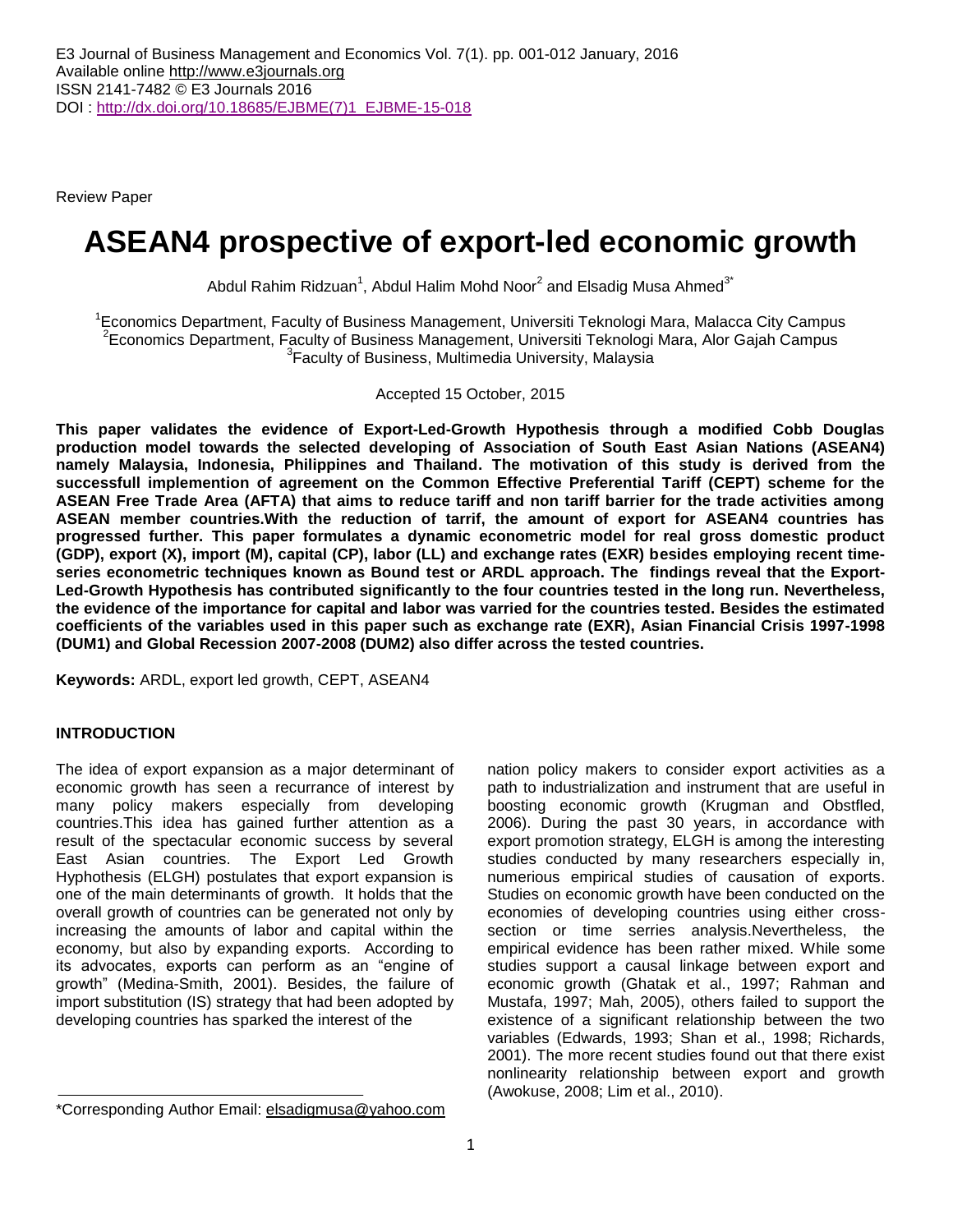|                         |                   | The first six members | <b>Vietnam</b> | Laos& Myanmar | <b>Cambodia</b> |
|-------------------------|-------------------|-----------------------|----------------|---------------|-----------------|
|                         | <b>Fast Track</b> | <b>Normal Track</b>   |                |               |                 |
| Original Plan (1992)    | 2008**<br>$2003*$ |                       |                |               |                 |
| AEM Meeting (1994)      | 2000              | 2003                  | 2006           | 2008          |                 |
| Bold Measures (1998)    | 2000              | 2002                  | 2003           | 2005          | 2010            |
| Zero Tariff Rate (1999) |                   | 2010                  |                | 2015          |                 |

**Table 1:** Summary of CEPT Acceleration

Note: \*\* for tariffs over 20 per cent; Source: ASEAN website

Meanwhile, ASEAN was established on the 8th August 1967 in Bangkok, Thailand, with the signing of the Bangkok Declaration. The ASEAN nations came together with three main objectives in mind: to promote the economic, social and cultural development of the region through cooperative programs; to safeguard the political and economic stability of the region against big power rivalry; and to serve as a forum for the resolution of intra-regional differences. ASEAN now comprises ten member countries: Brunei Darussalam, Cambodia, Indonesia, Lao PDR, Malaysia, Myanmar, Philippines, Singapore, Thailand and Viet Nam. The ASEAN Free Trade Area (AFTA) was established in January 1992 to eliminate the tariff barriers among the Southeast Asian countries with a view to integrate the ASEAN economies into a single production base and create regional market. In January 1992, ASEAN economic cooperation took a significant step forward as the ASEAN heads of government signed the Framework Agreement on enhancing ASEAN Economic Cooperation, which provided the basis for the establishment of the ASEAN Free Trade Area and Economic Cooperation. The AFTA Agreement is to phase down intra-regional tariffs to 0-5 per cent, initially over a period of 15 years starting 1<sup>st</sup> January 1993. The Agreement on the Common Effective Preferential Tariff (CEPT) scheme for the ASEAN Free Trade Area requires that tariff levied on a wide range products traded within the region reduced to no more than five per cent. Quantitative restrictions and other nontariff barriers are also to be eliminated. Under the CEPT scheme, each ASEAN member country must independently allocate goods that are subjected to tariffs to one of four lists. The names of the lists are: Inclusion List (IL), Temporary Exclusion List (TEL), Sensitive List (SL) and General Exception List (GEL). The schedules for tariff rate reductions are also determined by the nature of the goods; manufactured and processed agricultural products are subject to earlier rate reductions, not the non the-processed agricultural products.

In this respect, this study is focusing on four major economies in ASEAN countries including Malaysia, Indonesia, Thailand and Singapore also known as ASEAN4. Although ASEAN4 have differences in various factors such as size, resources and economic development, they are linked by some common factors. ASEAN4 is excersing market based economies and relying heavily with export. AFTA is developed in order to integrate economy by promoting export among partner countries. AFTA4 has benefited coutries by cost reduction on duties, seeking priority on services and trade facilitation and encouraging support in terms of technical cooperation.It is hope from AFTA, these countries will participate in activities of exporting business.

# **The objectives**

Given the significance of export towards the countries' growth, the main purpose of this study is to examine individually the validity of ELGH on Malaysia, Thailand, Indonesia and Philippines (ASEAN4) as the result of the implementation of the CEPT scheme. Studying the validity of this theory is important for the ASEAN4 countries because it will help the policymakers of the country to make and implement strategic planning in regards to their export promtion activities in order to regard the country's economic growth.

Table 1 shows that when Vietnam, Laos PDR, and Myanmar joined ASEAN, separate CEPT datelines were set for them in view of their economic structures. However, in the wake of the Asian financial crisis in 1997, the original 6 countries agreed to advance the implementation of the AFTA schedule by one year from 2003 to 2002. The IL contains goods on which each country agrees to reduce tariff rates within ten years to 0- 5%. The IL is also subdivided into two tracks, the Fast Track and the Normal Track. Under the Fast Track, tariff rates above 20 per cent are scheduled to be reduced to 0-5 per cent by  $1<sup>st</sup>$  January 2003 while tariff rates below 20 per cent are scheduled to be reduced to 0-5 per cent.

Table 2 shows the share value of export of the main ASEAN4 countries with the percentage based on world export of goods and services from 1980 to 2010. Indonesia for example received an export value of US\$ 2.6 billion in earlier 1980 which is the highest compared to the other ASEAN4 countries followed by Malaysia, Thailand and Philippines. The export activity in the original ASEAN4 countries has increased tremendously over time since most of the countries has managed to reduce their tariff between 0 to 5% as planned by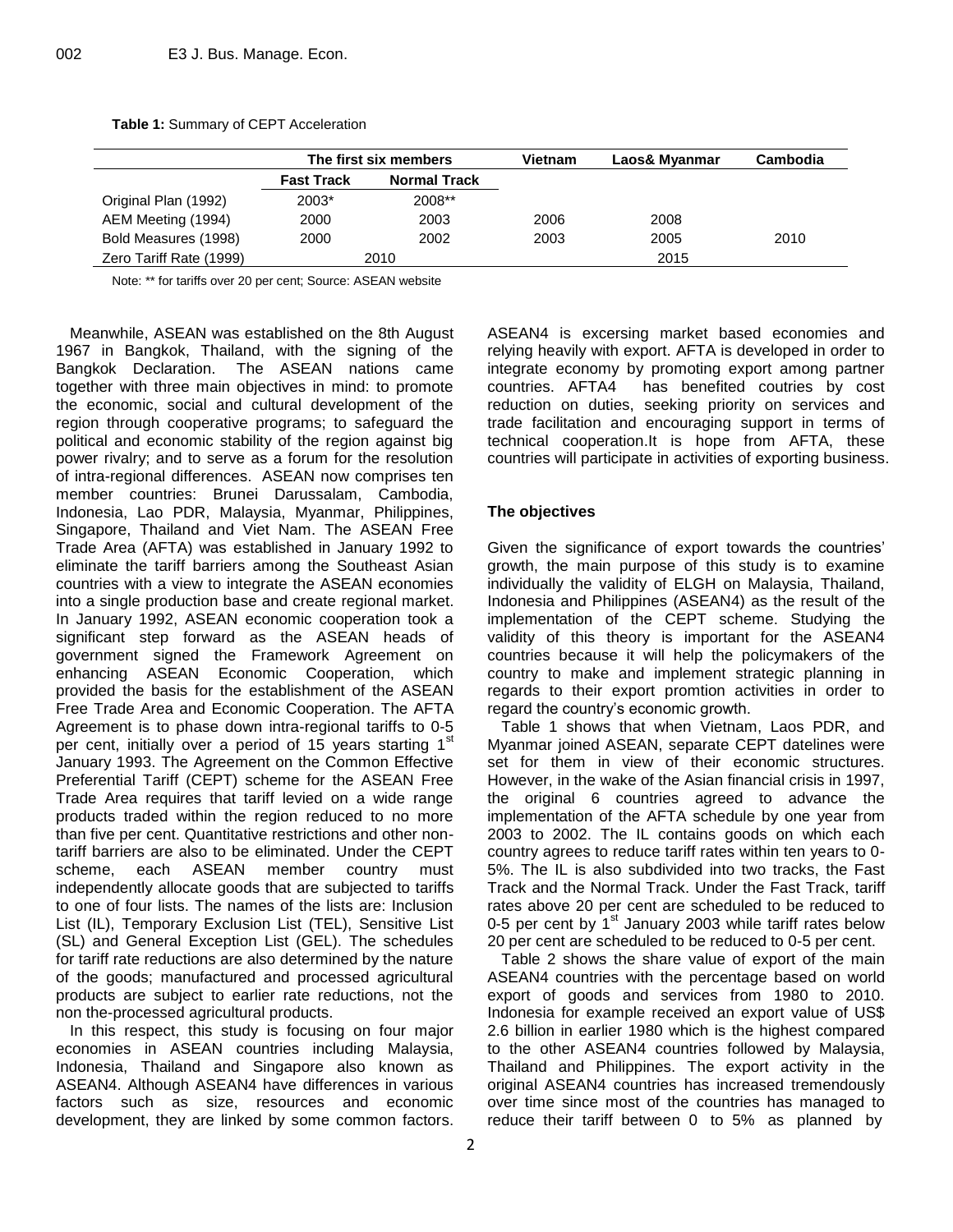| Year | <b>PLP</b><br>(Philippines) | %<br>world | <b>THD</b><br>(Thailand) | %<br>world | <b>MYS</b><br>(Malaysia) | %<br>world | <b>IND</b><br>(Indonesia) | %<br>world |
|------|-----------------------------|------------|--------------------------|------------|--------------------------|------------|---------------------------|------------|
|      |                             |            |                          |            |                          |            |                           |            |
| 1980 | 7235                        | 0.30       | 7939                     | 0.33       | 14098                    | 0.59       | 26664                     | 1.12       |
| 1985 | 6864                        | 0.30       | 9100                     | 0.39       | 17185                    | 0.74       | 19389                     | 0.84       |
| 1990 | 11430                       | 0.26       | 29230                    | 0.68       | 32665                    | 0.76       | 28982                     | 0.68       |
| 1995 | 26948                       | 0.42       | 70292                    | 1.11       | 83369                    | 1.31       | 53185                     | 0.84       |
| 2000 | 40724                       | 0.51       | 81762                    | 1.03       | 112370                   | 1.42       | 67621                     | 0.85       |
| 2005 | 44788                       | 0.35       | 129261                   | 1.00       | 161384                   | 1.25       | 99922                     | 0.77       |
| 2010 | 64843                       | 0.34       | 227908                   | 1.20       | 231714                   | 1.22       | 174840                    | 0.92       |

**Table 2:** Export of Goods and Services for ASEAN4 (US Million)

Sources: UNCTAD and IMF

Common Effective Preferential Tariff agrement (CEPT scheme) in ASEAN and the increase in trading activity with WTO member countries. Based on the range of data given, there were at least two major shocks occurred that affect the export level in ASEAN region namely Asian Financial crisis 1997-1998 and Global Financial Crisis 2008-2009. In order to protect the economy from badly hurt due to this recessions, ASEAN countries especially Malaysia and Thailand are implementing diversification policy to enrich their economy by exploring various economic sectors.

Nevertheless, previous studies found mix evidence export led growth hypothesis for most countries tested. Given the ambiguity of the results of previous studies, this study is useful in order to further research on ELGH evidence for the country tested. In this paper, we follow the linearity relationship between export and growth for ASEAN4 countries. Although the nonlinearity relationship is more concreate, but in the case of ASEAN countries where most of their countries depending on export as the main driver of growth, we believed that the export is the one that causes growth for these nation. Besides, this paper able to fill in the literature gap in terms of more advance technique applications named as Bound test as well as more recent time serries data range from 1980 to 2011.

## **Empirical studies review**

The degree to which export brings about growth in an economy has been debated in the literature. Some past empirical studies have reported a significant and positive relationship between export and growth, others documented growth-led exports and still others have given an account of no significant relatonship between export and economic growth. In this part, we will discuss few studies done by researchers in their research in selected ASEAN countries. Ekanayake (1999) analyzed for a causal relationship between GDP and exports in

3

eight developing Asian countries using annual data from 1960 to 1967. He tested for unit roots in the series with ADF test, followed by Johansan Juselius and causality test. The author found that in Indonesia, a bidirectional causality between economic growth and export occured in both short run and the long run. This result is contradicted with the study done by Rahman and Mustafa (1997) that stated Indonesia experienced unidirectional causality from growth to exports both in short run and long run. In Malaysia, Khalafalla and Webb (2001) examine the relationships between exports and economic growth in Malaysia using quaterly data from first quater of 1965 until fourth quater of 1996. By using cointegration and Granger causality test, they found that ELGH was valid for both full sample and import substitution period. This evidence of ELGH for Malaysia is also similar from study conducted by Keong et al. (2003). The authors examined the relationship between exports and growth by using two-stage least squares technique and found that the ELGH is valid for Malaysian economy. In other studies, Reinhardt (2000) and Mahadevan (2007) have similar opinion with orthodox school that supports export led growth hypotheses in Malaysia. Zulkornain et. al (2005) applied a more comprehensive sample period (1960-2001) and bound testing approach in examining the relationship between growth and exports for Malaysia. It is found that cointegration relationship exists between exports and economic growth in long run which is accordance to Ghatak and Price (1997). The results of ARDL indicates exports and labour force have positive impact on economic growth while imports, exchange rate and the proxy of the financial crisis, have negative influence on growth.Vohra (2001) find that exports have a positive and significant impact on economic growth by using data from 1973-1993 of India, Pakistan, Philiphines, Malaysia and Thailand. The results indicate that it is important to pursue liberal and free market policy in Malaysia, Philiphines and Thailand. Empirical evidence on Thailand tends to reject the ELGH but the more recent studies show that the theory is valid (Jiranyakul, 2011).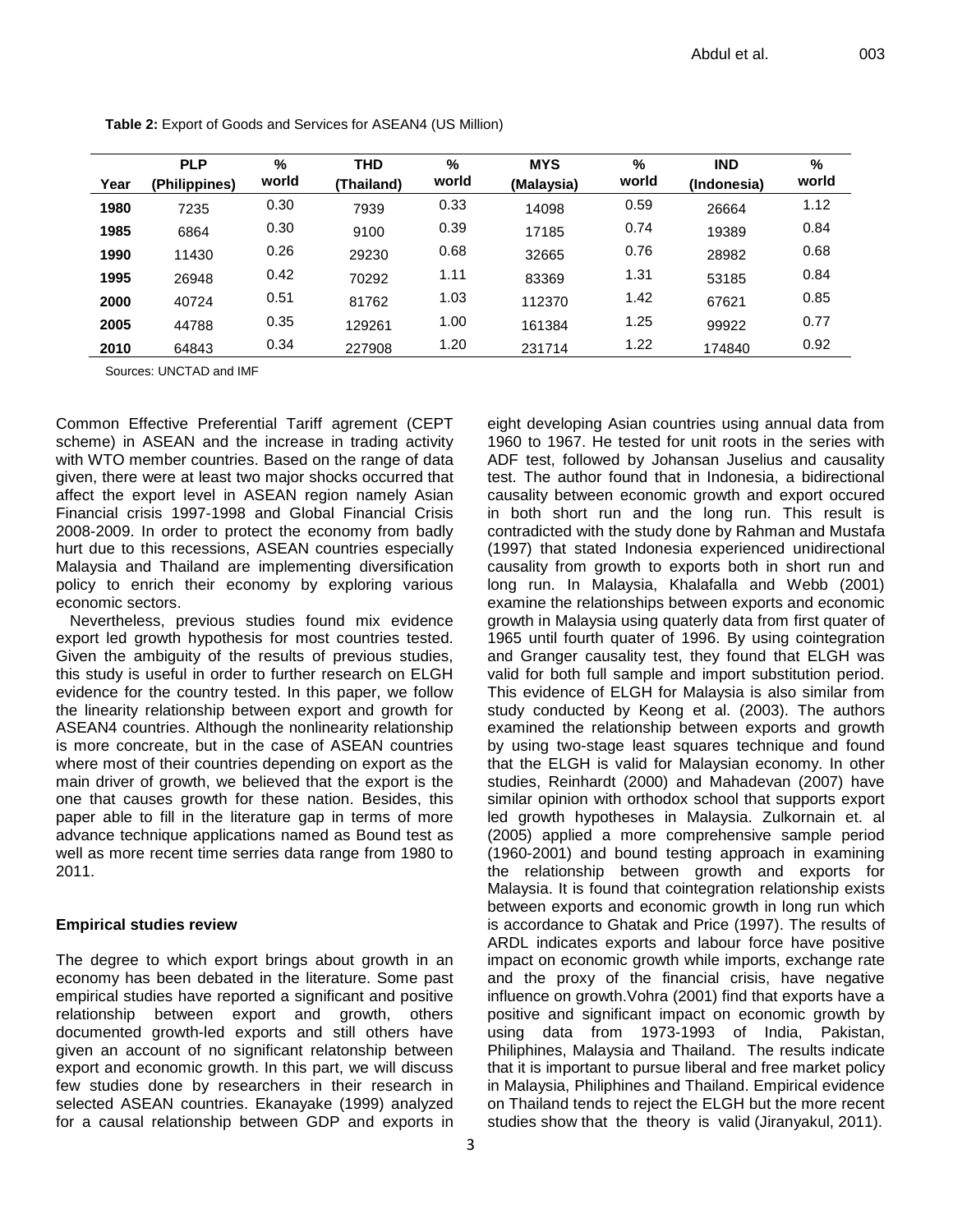In the case of the Philippines, empirical results on the studies of the ELGH are also mixed, but some literature cited that exports have been the major engine of economic growth in the Philippines. For example, Ahmad et al. (1997) found out that there is an evidence of causality running from the output to economic growth for Philippines. The author examined the cointegration and causality between exports and economic growth of the five members of the ASEAN countries from 1987- 1993.More recent studies of ELGH done by Shiok and Chong (2013) in ASEAN5 countries by using nonparametric approach reveal that the causal effect of export and GDP is in the nonlinear form in the case of Thailand and Philippines.

Based on previous findings that have been discussed, different methodologies, selection of variables and period of time undertaken with different countries had yield different results of research. Due to this situation, there is a need to reinvestiagate export led growth hypothesis (ELGH) in ASEAN4 countries and we will adopt Bound testing approach not only for estimating the long run relationship between exports and economic growth but also to explore the relationship between labor (LL), capital (CP), exchange rate (EXR) and import (M) on economic growth for ASEAN4.

## **METHODOLOGY**

Based on standard Cobb Douglas production function which consist of labor (LL) and capital (CP), we introduce few additional variables such as export (X), import (M), and exchange rate (EXR) as one of the determining variables for output growth (GDP) for ASEAN4 countries. The selection of the variables mentioned above also followed the previous work done by Choong et al. (2005). In this paper, gross domestic product is represented by the production function as below:

GDP<sub>it</sub> = f ( CP<sub>it</sub>, LL<sub>it</sub>, X<sub>it</sub>, M<sub>it</sub>, EXR<sub>it</sub>) 
$$
---
$$
 (1)

where at period t and country I, GDP refer to gross domestic product, LL is labor, CP is capital, E is export, M is import and EXR is exchange rate between Malaysia and US end of period. To test the stationarity of each variable, we use the log form of the variables. Log transformation can reduce the problem of heteroscedasticity because it compresses the scale in which the variables are measured, thereby reducing a tenfold difference between two values to twofold difference (Gujarati, 1995). The new model will be as follows:

LnGDP =  $\alpha_0$  +  $\beta$ 1LnX<sub>it</sub> +  $\beta$ 2LnM<sub>it</sub> +  $\beta$ 3LnCP<sub>it</sub> +  $\beta$ 4LnLL<sub>it</sub> +  $\beta$ 5LnEXR<sub>it</sub> + v<sub>it</sub> + u<sub>it</sub> ------------------ (2)

where LnGDP is log form for gross domestic product,

LnX is log form for export, LnM is log form for import, LnCP is the log for capital LnLL is the log form of labor and LnEXR is log form for exchange rates.

In this study, the short and long-run dynamic relationships between economic growth and FDI are estimated by using the newly proposed ARDL bound testing approach which was initially introduced by Pesaran et al. (1996). The ARDL has numerous advantages. Firstly, unlike the most widely method used for testing cointegration, the ARDL approach can be applied regardless of the stationarity properties of the variables in the samples and allows for inferences on long-run estimates, which is not possible under the alternative cointegration procedures. In other words, this procedure can be applied irrespective of whether the series are I(0), I(1), or fractionally integrated (Pesaran and Pesaran 1997); and Bahmani-Oskooee and Ng, 2002), thus avoids problems resulting from non-stationary time series data (Laurenceson and Chai, 2003). Secondly, the ARDL model takes sufficient numbers of lags to capture the data generating process in a generalto-specific modelling framework (Laurenceson and Chai, 2003). It estimates  $(p+1)^k$  number of regressions in order to obtain optimal lag-length for each variables, where p is the maximum lag to be used, k is the number of variables in the equation. Finally, the ARDL approach provides robust results for a smaller sample size of cointegration analysis. Since the sample size of our study is 32, this provides more motivation for the study to adopt this model.

## **Model of growth for ASEAN4**

Let the long run relationship between the six variables in log linear form be given as follows:

LNGDPt =  $\alpha$  +  $\beta$ 1LNCAPt-1 +  $\beta$ 2LNLABt-1 +  $\beta$ 3LNXt-1 + β4LNMt-1 + β5LnEXRt-1 + ɛ -----------------(3)

(Long Run Estimates) Equation 4 basically incorpates the short run dynamics into the adjustment process.  $\Delta LNGDP_t = \alpha + \sum_{i=1}^{v} \sigma_i \Delta LNGDP_{t-i} + \sum_{i=0}^{s} \beta_i \Delta LNCAP_{t-i}$  $\sum_{i=0}^{r} \epsilon_i \Delta$  LNLAB<sub>t-i</sub> +  $\sum_{i=1}^{r}$  $\sum_{i=0}^{q} \in_{\mathrm{i}} \Delta$  LNX<sub>t-i</sub> +  $\sum_{i=0}^{t} \theta_{\mathrm{i}} \Delta$  LNM<sub>t-i</sub> +  $\sum_{i=0}^{W} \pi_i \Delta$ LNEXR<sub>t-i</sub>+ γ<sub>1</sub>DUM1 + γ<sub>1</sub>DUM2 + dε <sub>t-i</sub> + u<sub>t</sub>-------(4)

## (Short Run Estimates)

Finally, we transform the model into Bound testing approach.

 $\Delta L NGDP_t = \alpha + \beta_0 L NGDP_{t-1} + \beta_1 L N CAP_{t-1} + \beta_2 L NL AB_{t-1} +$  $\beta_3 LNX_{t-1} + \beta_4 LNM_{t-1} + \beta_5 LNEXR_{t-1} + \sum_{i=1}^{\nu} \sigma_i \Delta LNGDP_{t-i} +$  $\sum_{j=0}^{s} \beta_j \Delta LNCAP_{t-j} + \sum_{k=0}^{r} \epsilon_k \Delta LNLAB_{t-k} + \sum_{l=0}^{q} \epsilon_l \Delta LNX_{t-l} +$  $\sum_{m=0}^{t} \theta_{m} \Delta LMM_{t-m} + \sum_{n=0}^{w} \pi_{n} \Delta LNEXR_{t-n} + \gamma_{1} DUM1 + \gamma_{1} DUM2$  $+ u_t$  ------------------------- (5)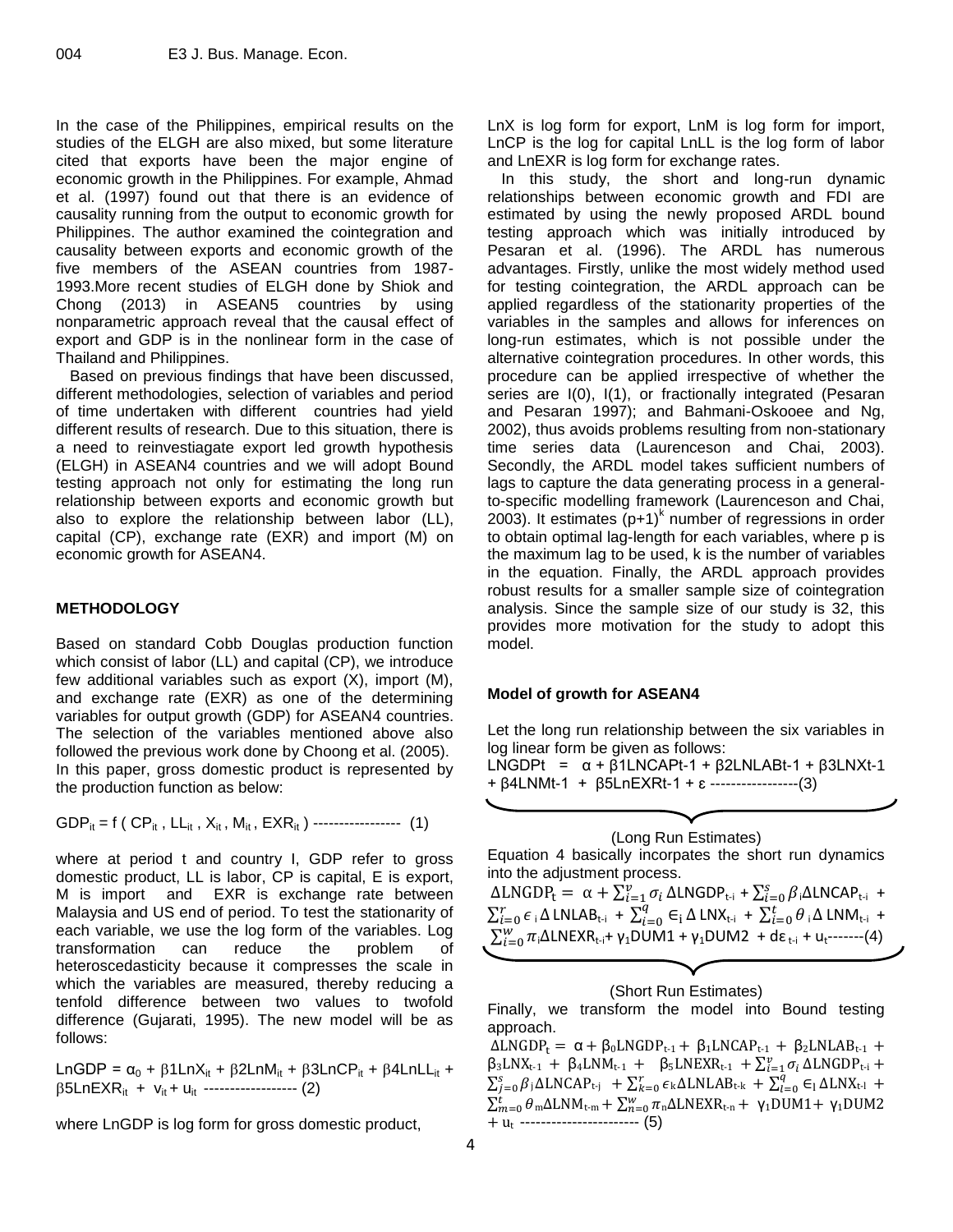where  $\Delta$  is the first-difference operator,  $u_t$  is a white-noise disturbance term and all variables are expressed in natural logarithms with the symbol of Ln. The above final model also can be viewed as an ARDL of order, (v s r q t w). The model indicates that economic growth in terms of real GDP (GDP) per capita tends to be influenced and explained by its past values besides the other explanatory variables such as export (X), import (M), capital (CP), exchange rate (EXR) and labor (LL). For the final model, we also captured the two major crises that occurred from the past 30 years by using dummy variables. DUM1 is the proxy for Asian Financial crisis 1997-1998 while DUM2 is the proxy for Global Financial Crisis 2007-2008.

The structural lags are determined by using minimum Schwarz Bayesian criterion (SIC) due to small sample size. From the estimation of UECMs, the long-run elasticities are the coefficients of the one lagged explanatory variable (multiplied by a negative sign) divided by the coefficient of the one lagged dependent variable (Bardsen, 1989). For example based on the final model above, the long-run GDP, X, M, CP, LL and EXR elasticities are  $(\beta_1 / \beta_0)$ ,  $(\beta_2 / \beta_0)$ ,  $(\beta_3 / \beta_0)$ ,  $(\beta_4 / \beta_0)$ , and  $(\beta_5 / \beta_0)$  respectively. The short-run effects are captured by the coefficients of the first-differenced variables. After regression of Equation (5), the Wald test (F-statistic) was computed to differentiate the long-run relationship between the concerned variables. The Wald test can be carried out by imposing restrictions on the estimated long-run coefficients of economic growth, export, import, capital, labor and exchange rate.

The null and alternative hypotheses are as follows:

- $\triangleright$  H<sub>0</sub> :  $\beta_0 = \beta_1 = \beta_2 = \beta_3 = \beta_4 = \beta_5 = 0$  (no long-run relationship)
- $\triangleright$  Against the alternative hypothesis
- $\triangleright$  H<sub>1</sub> :  $\beta_0 \neq \beta_1 \neq \beta_2 \neq \beta_3 \neq \beta_4 \neq \beta_5 \neq 0$  (a long-run relationship exists)

For a small sample size study ranging from 30 to 80 observations, Narayan (2004) has tabulated two sets of appropriate critical values. One set assumes all variables are I(1) and another assumes that they are all I(0). This provides a bound covering all possible classifications of the variables into I(1) and I(0) or even fractionally integrated. If the F-statistic falls below the bound level, the null hypothesis cannot be rejected. On the other hand, if the F-statistic lies exceed upper bound level, the null hypothesis is rejected, which indicated the existence of cointegration. If however, it falls within the band, the result is inconclusive.

The main aim of this model is to verify individually the export led growth evidence for ASEAN4 countries by detecting the positive relationship between export and growth. Furthermore, the model will also test if labor and capital are positively associated with level of growth while the import and exchange rates are negatively correlated with the GDP.

# **Sources of data**

The data used in this research paper includes real GDP, real exports, real imports, capital, labor force and exchange rate series (GDP, X, M, CP, LL and EXR) are collected from various sources such as International Financial Statistical Database from International Monetary Fund (IMF), World Development Indicators and Global Development Finance 2011 from World Bank and UNCTADSTAT database from United Nations Conference on Trade and Development (UNCTAD) that can be accessed freely from the internet. The sample data used is annual data starting from 1980 up to 2011, comprising 32 years which included several important events such as the period of the Asian financial crisis erupted from 1997 to 1998, and global recession period from 2007 to 2008. All of the dependent and explanatory variables, except for labor, were deflated by the consumer price index (CPI), whereby the year 1995 was treated as the base year (1995 = 100). Furthermore, all of the series were transformed into log form. Log transformation can reduce the problem of heteroskedasticity because it compresses the scale in which the variables are measured, thereby reducing a tenfold difference between two values to a twofold difference (Gujarati,1995).

# **RESULTS AND ANALYSIS**

The analysis begins with testing the unit root for all variables used in this study. Unit root test such as Dickey-Fuller/augmented Dickey-Fuller (ADF) and the Phillip Perron (PP) test are applied to determine the order of integration of the variables. These tests are performed by using Eview8. Table 3 below represents the result of the unit root test. Based on DF and ADF, we found out most of the country's variables are not stationary at I (0) at level for both no trend and with trend except for Malaysia and Thailand labor force (LAB) where it is stationary at I (0) at level with trend with 10% and 1% significant level respectively. Besides, Philippine's exchange rate (EXR) and Indonesia's import (M) is also found to be significant at 10% level.

# **Detecting long run relationship**

Before we proceed with ARDL testing, we first tested for the existence of long run relationship between the dependent variable and independent variables by using Microfit 4.1. Tables 4 below illustrates the result of Fstatistics by setting the lag order equal to 2. The critical value is based on restricted intercept with no trend as suggested by Narayan (2004). We used Narayan critical value table because our data comprised 32 years of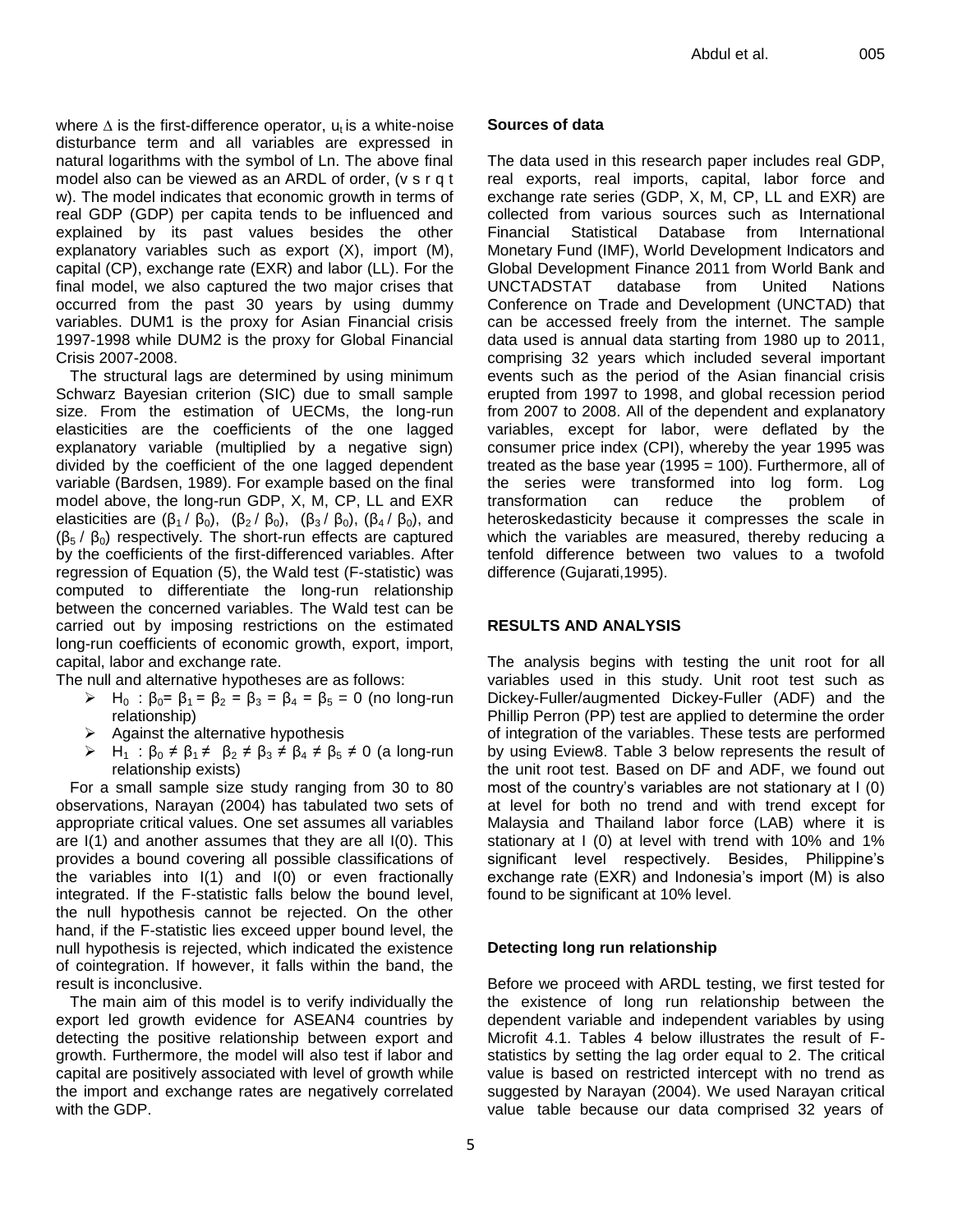## **Table 3:** Results of Unit Root tests

| <b>Model</b>       |                         | Variable     | <b>ADF test statistic</b> |                               | PP test statistic          |                               |
|--------------------|-------------------------|--------------|---------------------------|-------------------------------|----------------------------|-------------------------------|
|                    |                         |              | Intercept                 | <b>Trend and</b><br>intercept | Intercept                  | <b>Trend and</b><br>intercept |
| <b>Malaysia</b>    | Level                   | <b>LNGDP</b> | $-0.904(0)$               | $-1.548(0)$                   | $-0.961(2)$                | $-1.636(3)$                   |
|                    |                         | <b>LNCAP</b> | $-1.355(0)$               | $-1.850(0)$                   | $-5.124(0)$ ***            | $-5.051(0)$ ***               |
|                    |                         | <b>LNLAB</b> | 0.560(0)                  | $-3.450(0)^*$                 | $-4.714(0)$ ***            | $-4.693(0)$ ***               |
|                    |                         | <b>LNX</b>   | $-0.929(0)$               | $-0.710(0)$                   | $-0.898(2)$                | $-0.710(0)$                   |
|                    |                         | LNM          | $-0.978(0)$               | $-0.950(0)$                   | $-0.978(0)$                | $-1.191(1)$                   |
|                    |                         | <b>LNEXR</b> | $-1.696(0)$               | $-1.736(0)$                   | $-1.667(2)$                | $-1.736(0)$                   |
|                    | <b>First difference</b> | <b>LNGDP</b> | $-6.367(0)$ ***           | $-6.376(0)$ ***               | $-6.342(2)$ ***            | $-6.355(2)$ ***               |
|                    |                         | <b>LNCAP</b> | $-5.124(0)$ ***           | $-5.051(0)$ ***               | $-5.121(2)***$             | $-5.048(2)$ ***               |
|                    |                         | <b>LNLAB</b> | $-4.714(0)$ ***           | $-4.693(0)$ ***               | $-4.714(0)$ ***            | $-4.650(1)$ ***               |
|                    |                         | <b>LNX</b>   | $-4.669(0)$ ***           | $-4.828(0)$ ***               | $-4.653(3)$ ***            | $-4.830(6)$ ***               |
|                    |                         | LNM          | $-4.068(0)$ ***           | $-4.047(0)$ **                | $-4.089(2)***$             | $-4.065(2)$ **                |
|                    |                         | <b>LNEXR</b> | $-5.939(0)$ ***           | $-6.020(0)$ ***               | $-5.964(3)***$             | $-6.097(4)$ ***               |
| <b>Indonesia</b>   | Level                   | <b>LNGDP</b> | $-0.525(0)$               | $-2.019(1)$                   | $-0.961(2)$                | $-1.636(3)$                   |
|                    |                         | <b>LNCAP</b> | $-1.348(1)$               | $-2.142(1)$                   | $-1.355(0)$                | $-1.945(1)$                   |
|                    |                         | <b>LNLAB</b> | $-2.087(1)$               | $-1.279(0)$                   | 0.503(2)                   | $-3.524(4)^*$                 |
|                    |                         | <b>LNX</b>   | $-0.303(0)$               | $-2.742(0)$                   | $-0.898(2)$                | $-0.710(0)$                   |
|                    |                         | LNM          | $-0.329(2)$               | $-3.365(0)$ *                 | $-0.978(0)$                | $-1.191(1)$                   |
|                    |                         | <b>LNEXR</b> | $-1.511(0)$               | $-1.175(0)$                   | $-1.667(2)$                | $-1.736(0)$                   |
|                    | <b>First difference</b> | <b>LNGDP</b> | $-4.187(0)$ ***           | $-4.096(0)$ **                | $-6.342(2)$ ***            | $-6.355(2)$ ***               |
|                    |                         | <b>LNCAP</b> | $-4.001(0)$ ***           | $-3.927(0)$ **                | $-5.121(2)$ ***            | $-5.048(2)$ ***               |
|                    |                         | <b>LNLAB</b> | $-5.794(0)$ ***           | $-6.354(0)$ ***               | $-4.714(0)$ ***            | $-4.650(1)$ ***               |
|                    |                         | <b>LNX</b>   | $-7.139(0)$ ***           | $-7.011(0)$ ***               | $-4.653(3)$ ***            | $-4.830(6)$ ***               |
|                    |                         | LNM          | $-7.947(0)$ ***           | $-5.453(1)$ ***               | $-4.089(2)***$             | $-4.065(2)$ **                |
|                    |                         | <b>LNEXR</b> | $-4.599(0)$ ***           | $-4.789(0)$ ***               | $-5.964(3)***$             | $-6.097(4)$ ***               |
| <b>Thailand</b>    | Level                   | <b>LNGDP</b> | $-2.238(0)$               | $-0.635(0)$                   | $-1.877(2)$                | $-0.965(2)$                   |
|                    |                         | <b>LNCAP</b> | $-1.722(0)$               | $-1.625(0)$                   | $-1.722(0)$                | $-1.762(1)$                   |
|                    |                         | <b>LNLAB</b> | $-21.032(0)$ ***          | $-6.063(6)$ ***               | $-12.294(4)***$            | $-32.591(4)***$               |
|                    |                         | <b>LNX</b>   | $-1.532(0)$               | $-0.395(0)$                   | $-1.385(3)$                | $-0.697(3)$                   |
|                    |                         | LNM          | $-0.878(0)$               | $-1.375(0)$                   | $-0.872(2)$                | $-1.488(1)$                   |
|                    |                         | <b>LNEXR</b> | $-2.068(0)$               | $-2.190(0)$                   | $-1.960(2)$                | $-2.179(3)$                   |
|                    | <b>First difference</b> | <b>LNGDP</b> | $-3.054(0)$ **            | $-3.426$ (0)*                 | $-3.012(4)^{1/4}$          | $-3.351(11)^*$                |
|                    |                         | <b>LNCAP</b> | $-4.396(0)$ ***           | $-4.386(0)$ ***               | $-4.404(1)$ ***            | $-4.369(2)$ ***               |
|                    |                         | <b>LNLAB</b> | $-145.74(0)$ ***          | $-147.54(0)$ ***              | $-100.518(4)***$           | $-111.990(4)***$              |
|                    |                         | <b>LNX</b>   | $-4.494(0)$ ***           | $-4.744(0)$ ***               | $-4.592(3)***$             | $-4.735(2)***$                |
|                    |                         | LNM          | $-4.945(0)$ ***           | $-4.915(0)$ ***               | $-4.947(1)$ ***            | $-4.907(2)$ ***               |
|                    |                         | <b>LNEXR</b> | $-7.081(0)$ ***           | $-7.102(0)$ ***               | $-7.136(1)$ ***            | $-7.102(0)$ ***               |
| <b>Philippines</b> | Level                   | <b>LNGDP</b> | 3.659(5)                  | $-1.217(5)$                   | 2.830(7)                   | $-1.479(18)$                  |
|                    |                         | <b>LNCAP</b> | $-0.703(0)$               | $-3.699(1)$ **                | $-0.721(4)$                | $-1.802(10)$                  |
|                    |                         | <b>LNLAB</b> | $-1.491(0)$               | $-1.776(0)$                   | $-3.441(13)$ **            | $-1.579(4)$                   |
|                    |                         | <b>LNX</b>   | $-2.469(0)$               | 0.235(0)                      |                            | 0.713(3)                      |
|                    |                         | LNM          | $-2.260(0)$               | 0.265(0)                      | $-2.469(0)$<br>$-2.109(2)$ | 0.169(1)                      |
|                    |                         | LNEXR        | $-2.904(0)$ *             | $-1.826(0)$                   | $-4.738(0)$ ***            | $-5.490(0)$ ***               |
|                    | <b>First difference</b> |              |                           |                               |                            |                               |
|                    |                         | <b>LNGDP</b> | $-3.155(0)$ **            | $-6.986(4)***$                | $-3.012(4)$ **             | $-3.351(11)^*$                |
|                    |                         | <b>LNCAP</b> | $-4.057(0)$ ***           | $-4.128(0)$ **                | $-3.870(8)$ ***            | $-4.058(10)$ **               |
|                    |                         | <b>LNLAB</b> | $-5.702(0)$ ***           | $-5.955(0)$ ***               | $-5.718(3)***$             | $-10.220(14)***$              |
|                    |                         | <b>LNX</b>   | $-4.563(0)$ ***           | $-5.544(0)$ ***               | $-4.648(3)$ ***            | $-5.548(1)***$                |
|                    |                         | LNM          | $-4.011(0)$ ***           | $-4.761(0)$ ***               | $-4.072(3)***$             | $-4.751(1)***$                |
|                    |                         | LNEXR        | $-3.043(2)$ *             | $-1.778(2)$                   | $-4.737(1)$ ***            | $-5.490(0)$ ***               |

Note: 1. \*\*\*, \*\* and \* are 1%, 5% and 10% of significant levels, respectively. 2. The optimal lag length is selected automatically using the Schwarz information criteria for ADF test and the bandwidth had been selected by using the Newey–West method for the PP test. 3. Number in parentheses is standard errors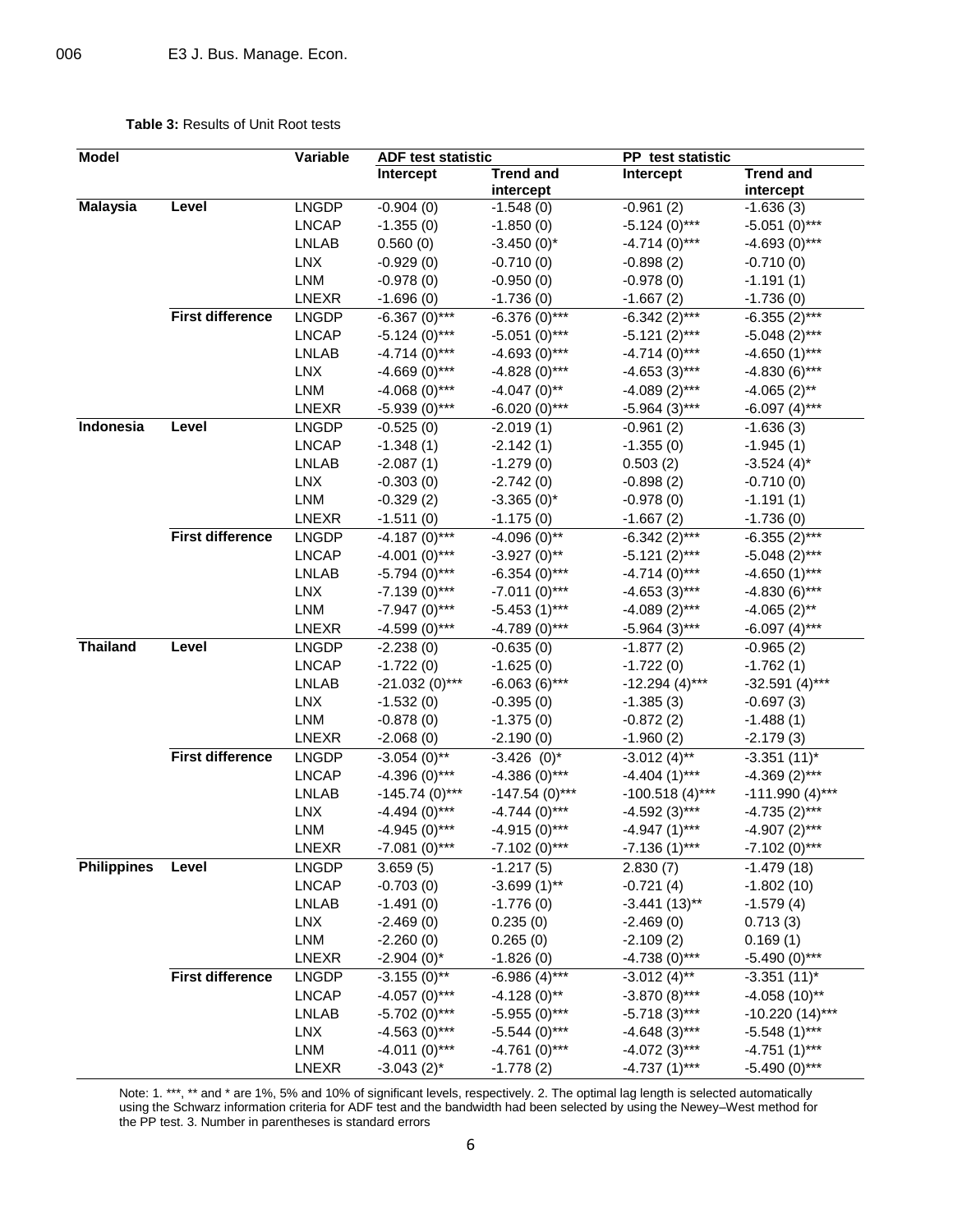**Table 4:** Results of ARDL tests for co-integration

| <b>Model</b>                                  | maximum | <b>SIC</b>    | <b>F</b> Statistic |
|-----------------------------------------------|---------|---------------|--------------------|
|                                               | lag     | (Lag order)   |                    |
| Malaysia                                      |         | (2,0,1,0,0,1) | 7.523***           |
| Indonesia                                     | ົ       | (1,1,0,0,2,2) | $4.510**$          |
| Thailand                                      | ⌒       | (1,1,1,0,1,0) | $6.312***$         |
| Philippines                                   | っ       | (2,2,2,2,0,1) | $5.501**$          |
| Critical Values for F-statistics <sup>#</sup> |         | Lower $I(0)$  | Upper $I(1)$       |
| $1\%$                                         |         | 3.976         | 5.691              |
| $k = 6$<br>5%                                 |         | 2.794         | 4.148              |
| 10%                                           |         | 2.334         | 3.515              |

Note: # k is number of variables (IV), critical values for the bounds test: case III: unrestricted intercept and no trend based on Narayan (2004). \*, \*\*, and \*\*\* represent 10%, 5% and 1% level of significance, respectively.

observations and it is between the ranges of 30 to 80 as it was suggested by this author. Based on the result below, the computed F-statistics is found to be significant at 1% level for Malaysia and Thailand which larger than the critical value at I (1) which are 5.691 (restricted intercept with no trend). The evidence of long run relationship is also detected for Indonesia (4.510 > 4.148) and Philippines  $(5.501 > 4.148)$ , as their F-statistic is larger than the critical value at 5% significant level. This implies that the null hypothesis of no cointegration cannot be accepted at the 5% significant level or better. This condition has proven the existence of long run relationship between the variables which indicated of a steady-state long run relationship among economic growth, exports, imports, labor capital, and real exchange rates. Therefore, the ECM version of the ARDL model is an efficient way in determining the long run relationship among the variables for all ASEAN4 countries tested.

## **Error correction model (Ecm) and long run coefficient estimates**

After detecting the long run relationship, we estimated both ECM and long run model from equation (5) and the maximum order of lag chosen are 2 as suggested by Pesaran and Shin (1999) and Narayan (2004). The lag length that minimizes Schwarz Bayesian criterion is selected. Before we analyzed the results, it is important to check the robustness of the models by adopting several diagnostic tests such as Breusch-Godfrey serial correlation LM test, ARCH test, Jacque-Bera normality test and Ramsey RESET specification test. This test can be viewed from Table 5a and Table 5b. All the test for all countries used in this study reveal that the model has the desired econometric properties, namely, it has a correct functional form and the model's residuals are serially uncorrelated, normally distributed and homoscedastic given that the probability value of the t-test are all above

than 10% significant value. Therefore, the result derived from this analysis is considered free from bias and fit to explain the objectives of this paper. Now let us investigate thoroughly the result of long run and short run for the countries tested one by one. We display the result by using two tables. Table 5a will reveal the result for Thailand and Philippines while Table 5b will reveal the results for Malaysia and Indonesia. The long run coefficients derived from this table is more superior compared to the long run coefficient or elasticities derived from E-views software. Meanwhile the dynamic short run causality among the variables tested are obtained by restricting the coefficient of the variables with its lags equal to zero by using the Wald test. If the null hypothesis of no causality is rejected, then we can conclude that selected variables used in this model (Granger) can cause the economic growth. Although we had included all the result in the table, our focus for the explanations will be the long run coefficient as it represents the relationship between the variable more concretely than the short run coefficient.

# **Thailand**

The estimated coefficients of the long run relationship between economic growth (GDP) and export (X) and capital (CP) are significant at 1% while import (M) is significant at 5% level only. Exchange rate (EXR) and labor (LL) are found to be insignificant and therefore are not able to determine the level of real GDP of the country. Thailand's export (X) and capital (CP) are found to have a positive relationship with the GDP with estimated elasticities of 0.41, and 0.36 respectively. This shows that a 1% increase in export (X) and capital (CP) will result in 0.41%, and 0.36% increase in the country's GDP. The detection of positive relationship between X and GDP validate the idea of export led growth for Thailand and this result matched the finding of Jiranyakul (2011), who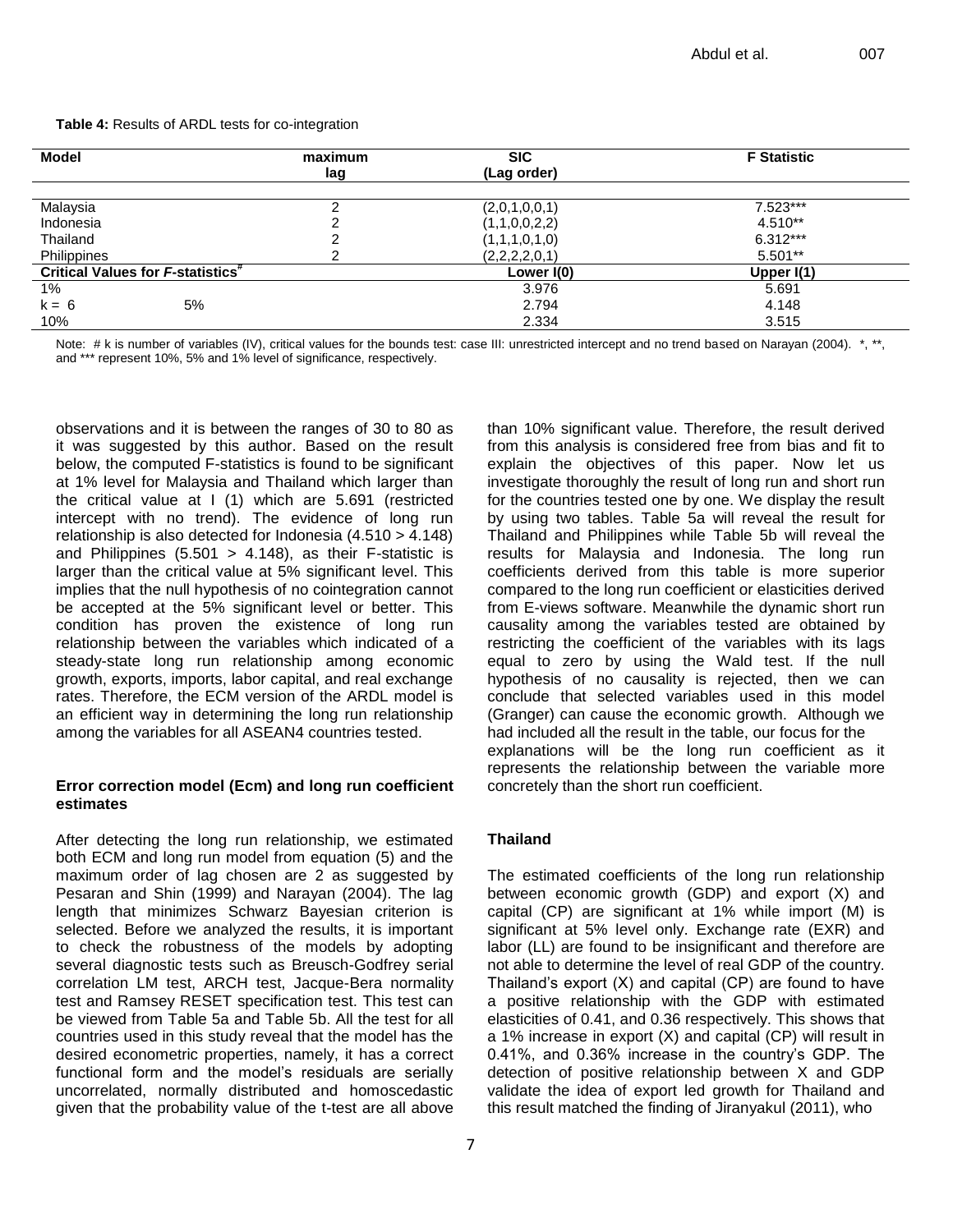**Table 5a:** Analysis of ECM and Long Run Model

| <b>Error Correction Model</b><br><b>Long Run Coefficient</b>                                    |                                         |                                | <b>Error Correction Model</b><br><b>Long Run Coefficient</b> |                                   |                                                                                                  |                                |                                    |  |  |
|-------------------------------------------------------------------------------------------------|-----------------------------------------|--------------------------------|--------------------------------------------------------------|-----------------------------------|--------------------------------------------------------------------------------------------------|--------------------------------|------------------------------------|--|--|
| Thailand/ ARDL(1,0,1,1,0,1)                                                                     |                                         |                                | Philippines/ ARDL(2,2,0,2,1,2)                               |                                   |                                                                                                  |                                |                                    |  |  |
| Dependent<br>variable:<br>D(LGDP)                                                               | Coefficient<br>(Standard<br>Error)      | Dependent<br>variable:<br>LGDP | Coefficient<br>(Standard<br>Error)                           | Dependent<br>variable:<br>D(LGDP) | Coefficient<br>(Standard<br>Error)                                                               | Dependent<br>variable:<br>LGDP | Coefficient<br>(Standard<br>Error) |  |  |
| Constant                                                                                        | $-3.932$<br>$(1.404)$ **                | Constant                       | $-12.152$<br>(4.196)                                         | Constant                          | $-9.258$<br>(1.255)                                                                              | Constant                       | $-25.040$<br>(2.213)               |  |  |
| $ECTt-1$                                                                                        | $-0.323$<br>$(0.084)$ ***               | <b>LX</b>                      | 0.419<br>$(0.131)$ ***                                       | $ECTt-1$                          | $-0.369$<br>$(0.038)$ ***                                                                        | <b>LX</b>                      | 0.362<br>$(0.086)$ ***             |  |  |
| $D(LGDP)_{t-1}$                                                                                 |                                         | LM                             | $-0.265$<br>$(0.153)$ **                                     | $D(LGDP)_{t-1}$                   | 0.436<br>$(0.091)$ ***                                                                           | LM                             | $-0.254$<br>$(0.066)$ ***          |  |  |
| D(LX)                                                                                           | 0.200<br>$(0.042)$ ***                  | LCP                            | 0.376<br>$(0.075)$ ***                                       | D(LX)                             | 0.212<br>$(0.040)$ ***                                                                           | LCP                            | 0.416<br>$(0.053)$ ***             |  |  |
| $D(LX)_{t-1}$                                                                                   |                                         | LEXR                           | $-0.054$<br>(0.555)                                          | $D(LX)_{t-1}$                     | $-0.130$<br>$(0.018)$ ***                                                                        | LEXR                           | $-0.228$<br>$(0.043)$ ***          |  |  |
| D(LM)                                                                                           | $-0.190$<br>$(0.042)$ ***               | $\mathsf{LL}$                  | 0.021<br>(0.295)                                             | D(LM)                             | $-0.316$<br>$(0.407)$ ***                                                                        | LL.                            | 1.187<br>$(0.214)***$              |  |  |
| $D(LM)$ <sub>t-1</sub>                                                                          |                                         | DUM <sub>1</sub>               | $-0.056**$<br>(0.399)                                        | $D(LM)$ <sub>t-1</sub>            |                                                                                                  | DUM1                           | $-0.019$<br>(0.018)                |  |  |
| D( LCP)                                                                                         | 0.277<br>$(0.032)***$                   | DUM <sub>2</sub>               | $-0.020$<br>(0.033)                                          | D( LCP)                           | 0.154<br>$(0.026)$ ***                                                                           | DUM <sub>2</sub>               | $-0.090$<br>$(0.026)$ ***          |  |  |
| $D(LCP)_{t-1}$                                                                                  |                                         |                                |                                                              | $D( LCP)$ <sub>t-1</sub>          | $-0.061$<br>$(0.017)$ ***                                                                        |                                |                                    |  |  |
| D(LEXR)                                                                                         | $-0.017(0.018)$                         |                                |                                                              | D(LEXR)                           | $-0.008(0.017)$                                                                                  |                                |                                    |  |  |
| $D(LEXR)_{t-1}$                                                                                 |                                         |                                |                                                              | $D(LEXR)_{t-1}$                   |                                                                                                  |                                |                                    |  |  |
| D(LL)                                                                                           | 0.335<br>$(0.175)^*$                    |                                |                                                              | D(L)                              | $-0.013$<br>(0.101)                                                                              |                                |                                    |  |  |
| $D(LL)_{t-1}$                                                                                   |                                         |                                |                                                              | $D(LL)_{t-1}$                     | $-0.221$<br>(0.842)                                                                              |                                |                                    |  |  |
| DDUM1                                                                                           | $-0.018$<br>$(0.018)^*$                 |                                |                                                              | DDUM1                             | $-0.007$<br>(0.007)                                                                              |                                |                                    |  |  |
| DDUM <sub>2</sub>                                                                               | $-0.006$<br>(0.009)                     |                                |                                                              | DDUM <sub>2</sub>                 | $-0.033$<br>$(0.008)$ ***                                                                        |                                |                                    |  |  |
|                                                                                                 | <b>Diagnostic Checking (LM Version)</b> |                                |                                                              |                                   | <b>Diagnostic Checking (LM Version)</b>                                                          |                                |                                    |  |  |
| Serial Correlation <sup>a</sup><br>0.506(0.477)<br>Functional Form <sup>b</sup><br>0.005(0.942) |                                         |                                |                                                              |                                   | Serial Correlation <sup>a</sup><br>0.154(0.223)<br>Functional Form <sup>b</sup><br>1.487 (0.223) |                                |                                    |  |  |
| Normality <sup>c</sup>                                                                          |                                         |                                |                                                              |                                   | Normality <sup>c</sup>                                                                           |                                |                                    |  |  |
| 0.062(0.969)                                                                                    |                                         |                                |                                                              | 1.251 (0.535)                     |                                                                                                  |                                |                                    |  |  |
| Heteroscedasticity<br>1.369 $(0.242)^d$                                                         |                                         |                                |                                                              |                                   | Heteroscedasticity<br>$0.014~(0.903)^d$                                                          |                                |                                    |  |  |

Note: Dependent variable is D(LGDP) or LGDP. (\*),(\*\*),(\*\*\*) indicate significant at 10%,5% and 1% significant level respectively. <sup>a</sup> Langrange multiplier<br>test of residual; <sup>b</sup>Ramsey's RESET test using the square of the fi regression of squared residuals on squared fitted values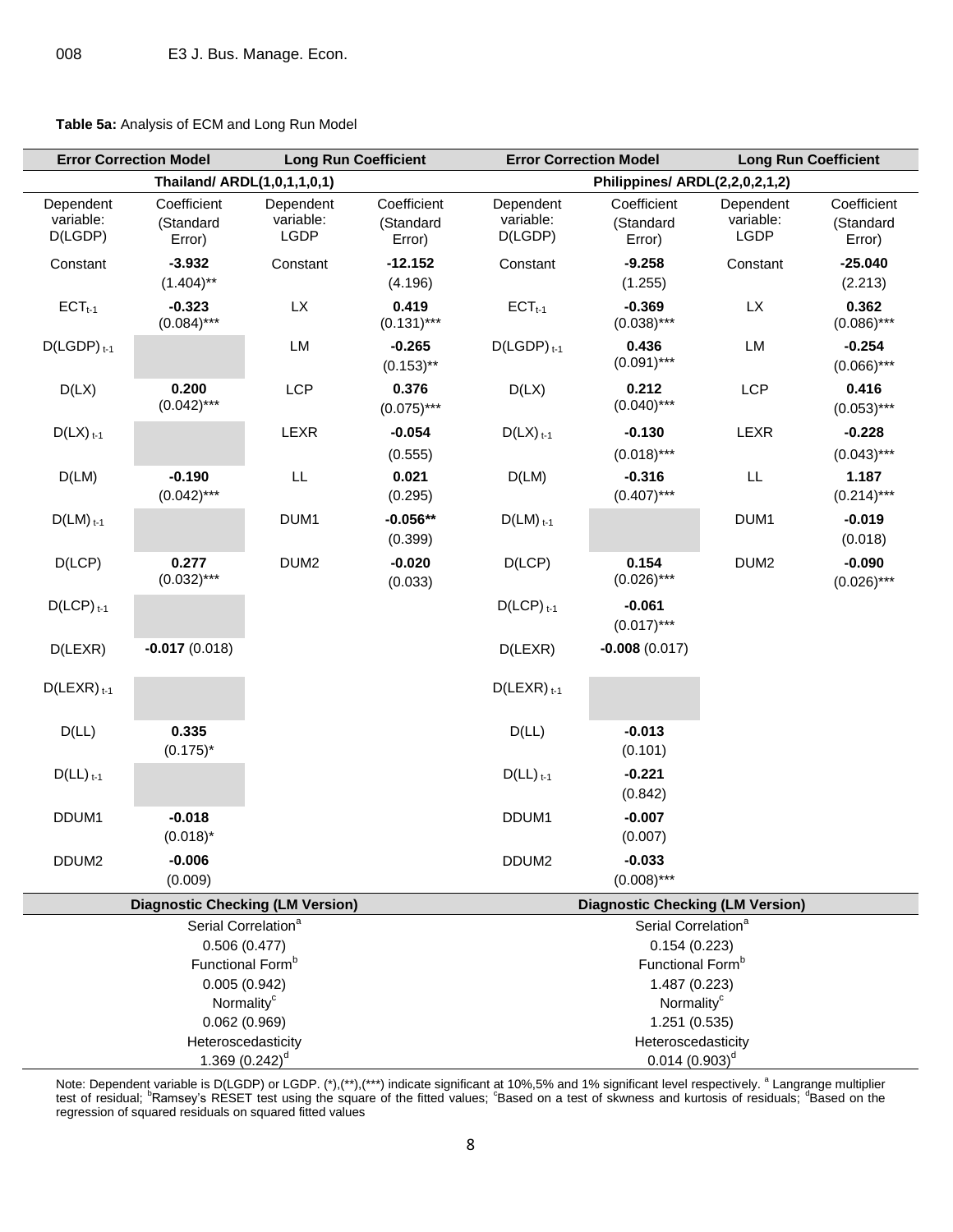**Table 5b:** Analysis of ECM and Long Run Model

|                                         | <b>Error Correction Model</b>      | <b>Long Run Coefficient</b>    |                                    |                                         | <b>Error Correction Model</b>           | <b>Long Run Coefficient</b>    |                                    |  |
|-----------------------------------------|------------------------------------|--------------------------------|------------------------------------|-----------------------------------------|-----------------------------------------|--------------------------------|------------------------------------|--|
|                                         | Malaysia/ ARDL(2,0,0,0,1,1)        |                                |                                    | Indonesia/ ARDL(1,0,2,1,2,0)            |                                         |                                |                                    |  |
| Dependent<br>variable:<br>D(LGDP)       | Coefficient<br>(Standard<br>Error) | Dependent<br>variable:<br>LGDP | Coefficient<br>(Standard<br>Error) | Dependent<br>variable:<br>D(LGDP)       | Coefficient<br>(Standard<br>Error)      | Dependent<br>variable:<br>LGDP | Coefficient<br>(Standard<br>Error) |  |
| Constant                                | $-0.752$<br>(1.110)                | Constant                       | $-0.884$<br>(1.297)                | Constant                                | $-10.228$<br>(4.350)                    | Constant                       | $-20.679$<br>(5.696)               |  |
| $ECTt-1$                                | $-0.850$<br>$(0.067)$ ***          | <b>LX</b>                      | 0.344<br>$(0.079)$ ***             | $ECTt-1$                                | $-0.494$<br>$(0.178)$ **                | <b>LX</b>                      | 0.378<br>$(0.149)$ **              |  |
| $D(LGDP)_{t-1}$                         | $-0.126$<br>$(0.053)$ **           | LM                             | $-0.137$<br>(0.089)                | $D(LGDP)_{t-1}$                         |                                         | LM                             | $-0.183$<br>(0.152)                |  |
| D(LX)                                   | 0.292<br>$(0.062)$ ***             | <b>LCP</b>                     | 0.139<br>$(0.043)$ ***             | D(LX)                                   | $-0.090(0.073)$                         | <b>LCP</b>                     | 0.246<br>$(0.094)$ **              |  |
| $D(LX)_{t-1}$                           |                                    | LEXR                           | $-0.323$<br>$(0.477)$ ***          | $D(LX)_{t-1}$                           |                                         | LEXR                           | $-0.129$<br>(0.083)                |  |
| D(LM)                                   | $-0.117$<br>(0.072)                | $\mathsf{LL}$                  | 1.101<br>$(0.122)$ ***             | D(LM)                                   | 0.031<br>(0.074)                        | LL                             | 0.750<br>(0.452)                   |  |
| $D(LM)$ <sub>t-1</sub>                  |                                    | DUM1                           | $-0.050$<br>$(0.198)$ **           | $D(LM)$ <sub>t-1</sub>                  | $-0.086$<br>$(0.034)$ **                | DUM <sub>1</sub>               | $-0.042$<br>(0.278)                |  |
| D( LCP)                                 | 0.118<br>$(0.034)$ ***             | DUM <sub>2</sub>               | 0.008<br>(0.134)                   | D( LCP)                                 | 0.240<br>$(0.049)$ ***                  | DUM <sub>2</sub>               | $-0.047$<br>$(-0.029)^*$           |  |
| $D( LCP)$ <sub>t-1</sub>                |                                    |                                |                                    | $D(LCP)_{t-1}$                          |                                         |                                |                                    |  |
| D(LEXR)                                 | $-0.025(0.038)$                    |                                |                                    | D(LEXR)                                 | $-0.004(0.398)$                         |                                |                                    |  |
| $D(LEXR)_{t-1}$                         |                                    |                                |                                    | $D(LEXR)_{t-1}$                         | 0.092<br>$(0.425)$ **                   |                                |                                    |  |
| D(LL)                                   | 0.070<br>$(0.155)^*$               |                                |                                    | D(LL)                                   | 0.371<br>(0.261)                        |                                |                                    |  |
| $D(LL)_{t-1}$                           |                                    |                                |                                    | $D(LL)$ <sub>t-1</sub>                  |                                         |                                |                                    |  |
| DDUM1                                   | $-0.009$<br>(0.016)                |                                |                                    | DDUM1                                   | $-0.020$<br>(0.033)                     |                                |                                    |  |
| DDUM <sub>2</sub>                       | $-0.850$<br>(0.011)                |                                |                                    | DDUM <sub>2</sub>                       | $-0.023$<br>$(0.013)^*$                 |                                |                                    |  |
| <b>Diagnostic Checking (LM Version)</b> |                                    |                                |                                    | <b>Diagnostic Checking (LM Version)</b> |                                         |                                |                                    |  |
|                                         | Serial Correlation <sup>a</sup>    |                                |                                    |                                         | Serial Correlation <sup>a</sup>         |                                |                                    |  |
| 1.191 (0.275)                           |                                    |                                |                                    | 0.381(0.537)                            |                                         |                                |                                    |  |
| Functional Form <sup>b</sup>            |                                    |                                |                                    | Functional Form <sup>b</sup>            |                                         |                                |                                    |  |
| 0.008(0.977)<br>Normality <sup>c</sup>  |                                    |                                |                                    |                                         | 1.185 (0.276)<br>Normality <sup>c</sup> |                                |                                    |  |
| 1.267 (0.531)                           |                                    |                                |                                    | 2.384 (0.304)                           |                                         |                                |                                    |  |
| Heteroscedasticity                      |                                    |                                |                                    |                                         | Heteroscedasticity                      |                                |                                    |  |
|                                         | $0.092(0.760)^d$                   |                                |                                    |                                         | 1.029 $(0.310)^d$                       |                                |                                    |  |

Note: Dependent variable is D(LGDP) or LGDP. (\*),(\*\*),(\*\*\*) indicate significant at 10%,5% and 1% significant level respectively. <sup>a</sup> Langrange multiplier<br>test of residual; <sup>b</sup>Ramsey's RESET test using the square of the fi regression of squared residuals on squared fitted values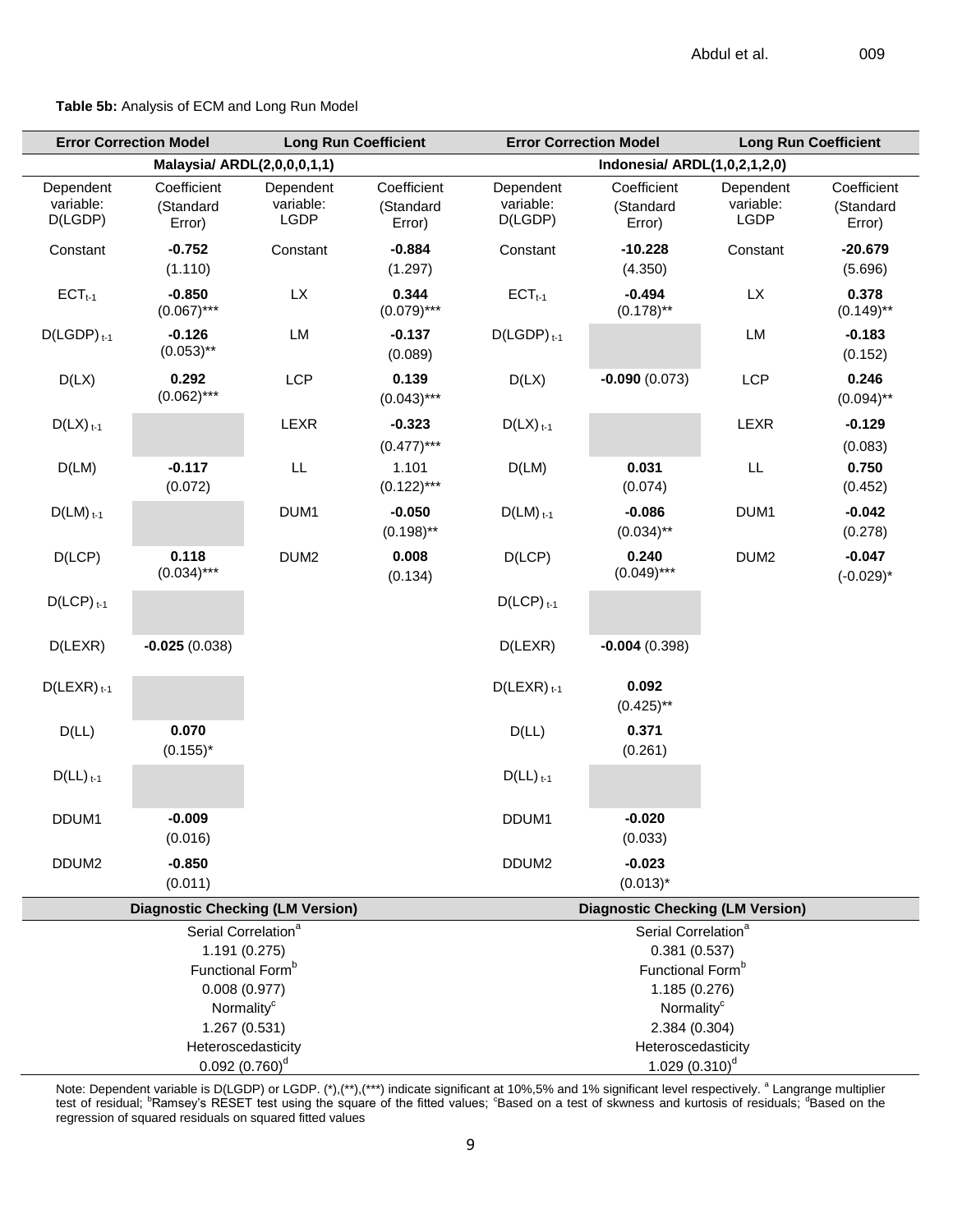also adopted the testing by using bound test. This result has opposed previous studies done by Bahmanee-Oskooee and Alse (1993), Amed and Hamhiran (1995) and Wong (2008) where most of them adopting Johansan-Juselius cointegration analysis. Imports (M) have a negative impact on GDP where 1% increase in M will decrease the GDP by 0.26%. The reason for this evidence is due to heavy reliance of the import substitution of the input towards the production in the local market in Thailand. Reducing the import of the input can disrupt the production process and reduce the income for the country. Next, beside M, DUM1 which captured Asian Financial crisis in 1997-1998 also found to have a negative relationship with the GDP. This means that the crisis has slowed down the economy of Thailand. The existence of cointegrating relations suggests that one can estimate the coefficient of an error-correction term (ECT). The coefficient of -0.323 which is significant at 1% level reflect that any deviation from the long run equilibrium will be corrected or in other words will be converged back in the long run equilibrium for the country. Based on error correction model, all variables are found to be significant and correctly signed except for DUM2 which is not significant at any levels.

# **Philippines**

Next, the estimated coefficients of the long run relationship between Philippine's economic growth (GDP) and export (X), import (M), exchange rate (EXR), labor (LL) capital (CP) and DUM2 are all significant at 1% level. Export-led growth hypothesis for Philippines is considered valid here as Philippines's export (X) is found to have a positive relationship with the real GDP with estimated elasticities of 0.36. This shows that a 1% increase in export (X) will result in 0.36% increase of the country's GDP. This evidence is consistent from previous report by the Asian Development Bank (ADB) in 2005 that found the Philippines has benefited from the export growth in the neighboring nations. In addition, the Institute for Management Development (IMD) World Development Competitiveness Yearbook 2003 identifies export among the key positive factors of the country's competitiveness. The Philippines has become one of the more competitive exporters of electronic components and other technological products. Besides, the capital and labor are also having positive relationship with Philippines' real GDP. A 1% increase in these variables will lead to 0.41% and 1.18% increase in real GDP respectively. Import, exchange rate and DUM 2 are found to have negative correlation with GDP. Specifically, in 1% increase in these variables will be resulting in a decrease of 0.25%, 0.22% and 0.09% in the country's real GDP respectively. Besides, based on the error correction model analysis, the negative significant ECT

suggest that more than 0.36 of the disequilibrium caused by the previous shock will be corrected in the current year and converges back to the long run equilibrium for the country. Based on error correction model, all variables are found to be significant and correctly signed except for DUM1 which is not significant at any level.

# **Malaysia**

Based on Table 5b, the estimated coefficients of the long run relationship between economic growth (GDP) and the independent variables are significant at 1% level except for import (M) which is significant at 10% level only. The result showed that the export (X), capital (CP) and labor (LL) have a positive relationship with the GDP with estimated elasticities of 0.34, 0.13 and 1.10 respectively. This shows that a 1% increase in export (X), capital (CP) and labor (LL) will result in 0.34 %, 0.13% and 1.10% increase in the country's GDP. The detection of positive relation between X and GDP confirms the idea of export led growth for Malaysia. As anticipated, imports (M) have a negative impact on GDP where an increase in import might lead to a decrease in international reserve of the country, thereby slowing down the economic growth or GDP. Over the sample period studied, a 1% increase in M will decrease the GDP by 0.13%. Next, beside M, exchange rate (EXR) is also found to have a negative relationship with the GDP and this finding was inconsistent with the previous studies that a positive relationship should be observed between exchange rate (domestic price of US currency, RM/USD) and economic growth or GDP. In other words, the depreciation of the exchange rate will slow down the economic growth. Previously, the devaluation policy perhaps can improvethe competitiveness of the export (X) in international market in order to stimulate the economic performance. Somehow, this method also could potentially make country worse off in more recent scenario. Asian financial crisis which captured by DUM1 is also found to be one of the determinants for Malaysia's real GDP. The negative sign proved that for every 1% increase in DUM1, Asian financial crisis can decrease Malaysia GDP by 0.05%. Based on error correction model analysis, all explanatory variables are statistically significant at 1%, 5% and 10% significant levels except for exchange rate (EXR) and labor (LL). This mean that export (X), import (M) and capital (CP) can granger caused the economic growth. Besides, the significant ECT suggest that more than 0.84 of the disequilibrium caused by the previous shock will be corrected in the current year and converged back to the long run equilibrium for the country. As a summary, based on the findings of the short run causality test, we concluded that the hypothesis of export-led growth is still valid in the Malaysian economy as there appeared to be a positive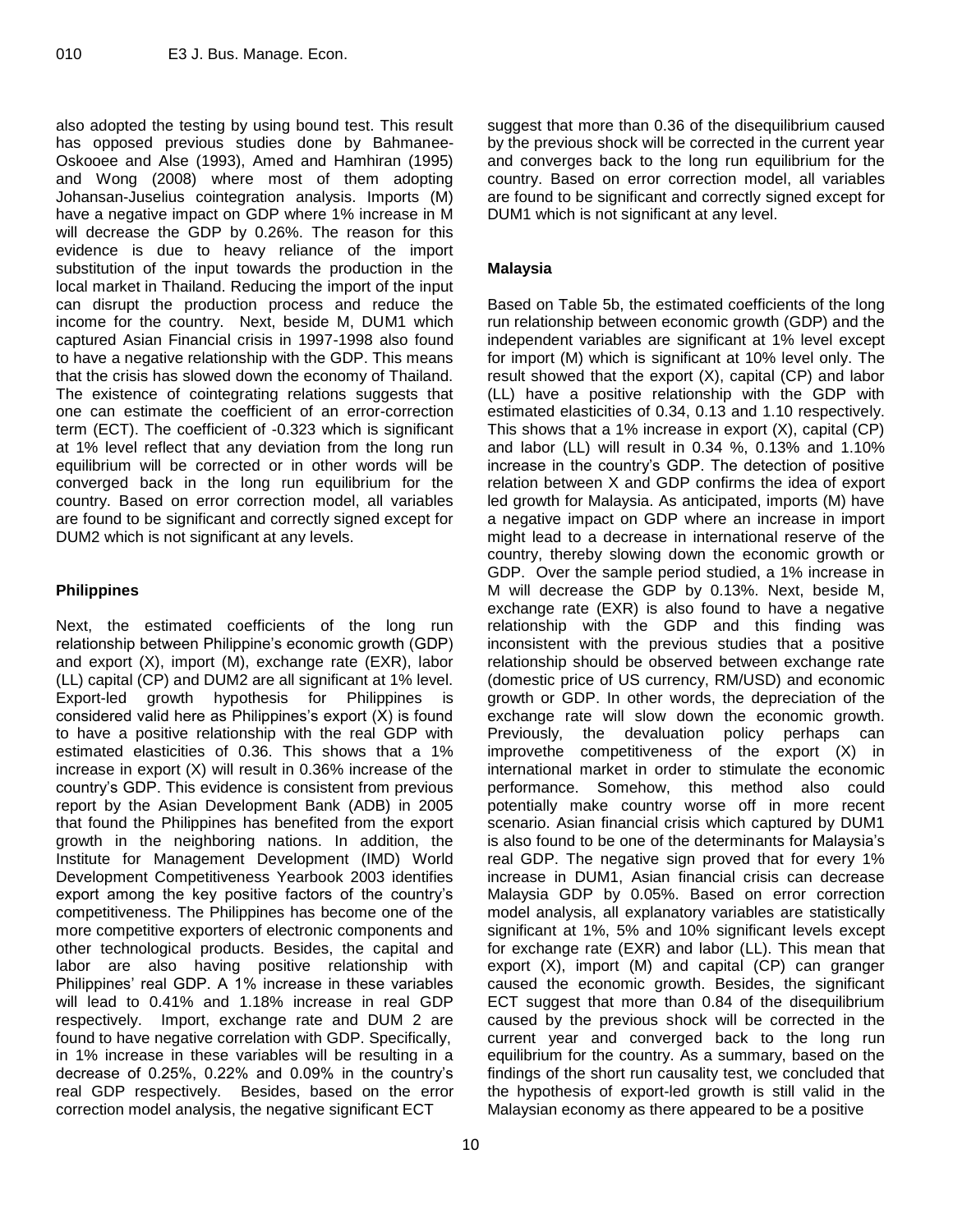relationship and short run causality running from the exports to growth. This study is consistent with the previous studies done by Shah and Yusoff (1990), Ghatak and Price (1997), Khalafalla and Webb (2001), and Choong et. al. (2005)

#### **Indonesia**

There are only three significant variables namely export (X), capital (CP) and DUM1 that are able to influence the level of GDP for Indonesia in the long run with the corrected sign. Other variables are found to be insignificant and therefore unable to influence the level of GDP. As 1% increase in X and CP, there will be 0.37%, ad 0.24% increase for Indonesia's real GDP while as 1% increase in DUM2, there will be 0.05% decrease in real GDP. DUM2 which also captured the recent global financial crisis is significant at only 10% level represent a weak influence towards Indonesia's real growth. The positive effect of export towards growth for Indonesia in this paper has proven the export led growth hypothesis which was supported by previous studies such as Ram (1987), and Bahmani-Oskooee et al. (1991). Based on the short run analysis, the negative significant ECT suggests that more than 0.49 of the disequilibrium caused by the previous shock will be corrected in the current year and converges back to the long run equilibrium for the country. The error correction model revealed that most variables are not significant and contradict expected sign except for labor (LL).

#### **Conclusion**

Empirical evidence linking exports to economic growth has been mixed and inconclusive. Much works argued that the differences in outcomes may be due to different levels of temporal aggregation, methodologies, model misspecification, and omitted variables. This paper indeed has put forward empirical evidence on these issues. This research paper has tried to reinvestigate individually the validity of export led growth hypothesis for ASEAN4 countries and how it is connected with the progression on CEPT scheme. By adopting a more recent econometric technique known as Bound test, we proposed our model to investigate the lead of trade and development theory to justify the hypothesis of export led growth. This paper extends the study made by the previous paper (Ghatak and Price, 1997; Keong et al. (2003) and Zulkornain et. al (2005) by including more relevant determining variables such as labor (LL), capital (CP), exchange rate (EXR), import (M) and export (X). In summary, the result shows that X,LL, and CP has positive impacts on economic growth while M, and EXR has negative impact on growth. Moreover, we also found that the hypothesis of export led growth for Malaysia, Indonesia, Thailand and Philippines are supported in both

short run and long run. As for policy recommendation, since export (X) seems to be one of the major determinants for the growth of ASEAN4 countries, the governments should implement effective macroeconomic policies in stabilizing its trade balance , liberalizing the countries trade and attracting export-oriented foreign direct investment into the country. Besides, the governments should ensure there is enough supply of labor and capital in the market given that it would lead to a higher level of economic growth. Last but not least, the governments should monitor carefully their exchange rates policy in order to maintain the health of the economies as any movement in the exchange rates may produce undesirable impact towards the economy growth.

Finally, comparing this study finding with past studies address the issues of trade and economic growth such as Elsadig (2012) that his results confirm that the exports and imports had a very significant role in achieving higher GDP contribution that is produced by these economies through using huge inputs to produce output. Thanks to FDI that is helped the manufacturing sector to become the engine of economic growth instead of agricultural sector when economic structural transformation took place at these economies in 1980s. Moreover, the study finds that the impact of exports and imports is positive with insignificant contribution to total factor productivity (TFP) growth that is considered as the technological progress of these countries. Elsadig's findings are in line with the findings of the studies undertaken by Mahadevan (2007) and Robert and David (1999), both state that TFP growth has no significant effect on imports or exports growth in some of these countries such as (Japan, Korea and Malaysia). Conversely, their findings should be placed in the accurate concept that exports and imports have no significant contribution to the TFP of these countries, and further it is not the TFP that has no significant effect on exports or imports growth either. In fact, it is the quality of exports and imports that creates the deference and determines the TFP contribution. Or what is so called learning by doing and in this study, is the learning by exporting and importing. At this point, is the trade spillover effects concept that should be considered?

## **ACKNOWLEDGEMENT**

We are deeply grateful and indebted to Ministry of Higher Education Malaysia for the FRGS grant (600- RMI/SSP/FRGS 5/3/Fsp 133/2010) received.

#### **REFERENCES**

Amed J, Harnhirun S (1995). Unit roots and Cointegration in Estimating Causality between Exports and Economic growth: Evidence from the ASEAN countries. Econ. Lett. 49: 329-334.